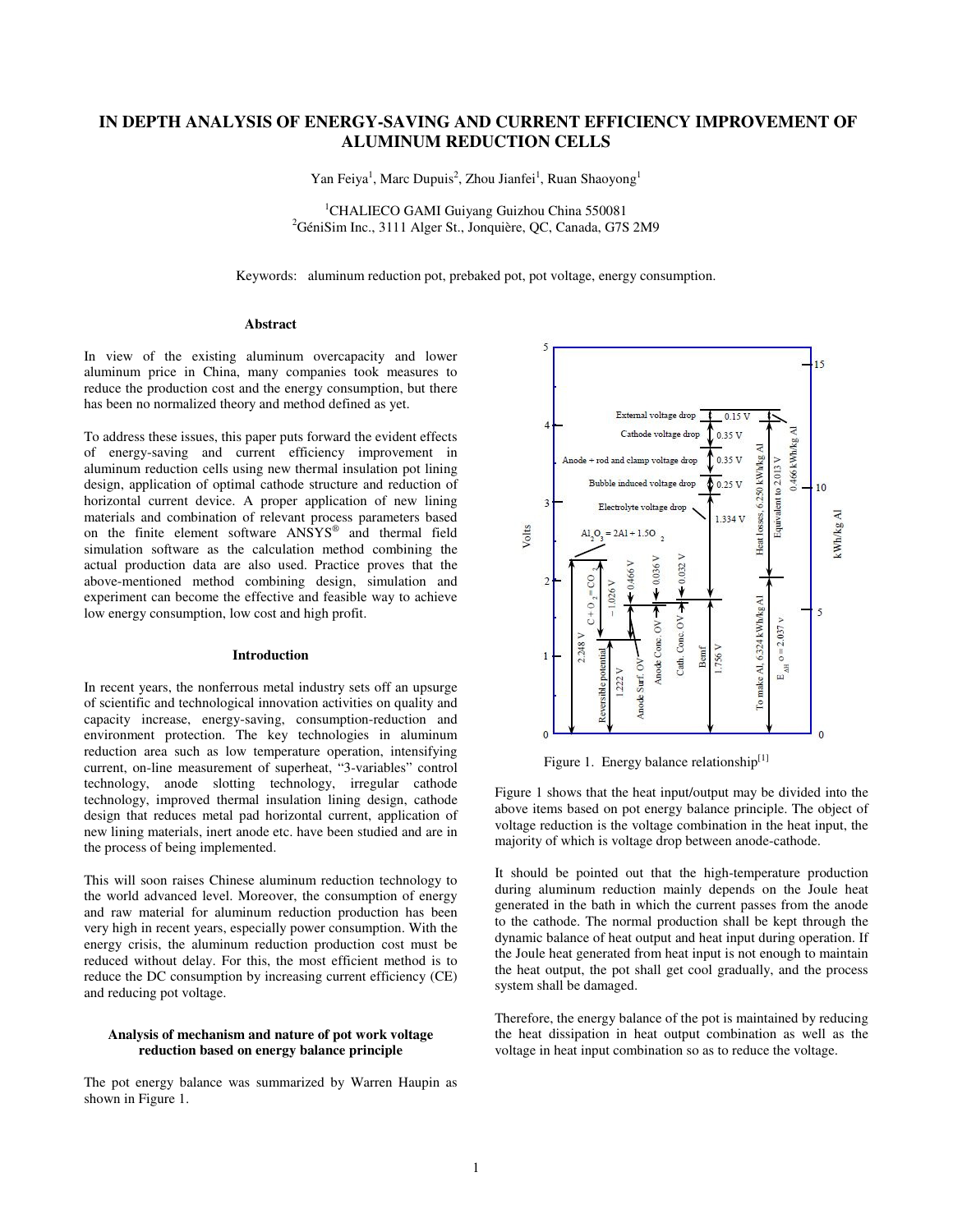# **Analysis of potentialities and approaches on voltage reduction by voltage composition of heat input**



 Figure 2. Heat input structure and approaches of voltage reduction

The total pot voltage is just the sum of the parts as follows<sup>[2,3]</sup>:

$$
V_{pot} = V_{anode} + |E_e| + \eta_{sa} + \eta_{ca}
$$
  
+ V<sub>bub</sub> + V<sub>ACD</sub> +  $\eta_{cc}$  + V<sub>cath</sub> + V<sub>ext</sub> (1)

Where:

| $V_{pot}$              | is the Pot Voltage $(V)$ ;                    |
|------------------------|-----------------------------------------------|
| Vanode                 | is the Anode Voltage (V);                     |
| $ E_e $                | is the Equilibrium Potential (V);             |
| $\eta$ sa              | is the Anode Surface Overvoltage (V);         |
| $\eta$ ca              | is the Anode Concentration Overvoltage (V);   |
| V <sub>bub</sub>       | is the Bubble Voltage $(V)$ ;                 |
| <b>V<sub>ACD</sub></b> | is the Voltage Across the ACD (V);            |
| $\eta_{cc}$            | is the Cathode Concentration Overvoltage (V); |
| Vcath                  | is the Cathode Voltage $(V)$ ;                |
| $V_{ext}$              | is the External Voltage (V).                  |

Figure 2 shows that if the design dimensions of the pot are determined, the object of pot voltage reduction is mainly the voltage drop reduction between the anode and the cathode (industry term: active voltage). If the CE is fixed, the object of voltage reduction is mainly the voltage drop of bubble  $(V_{bub})$  and in the bath across the ACD  $(V_{ACD})$ .

#### **Bubble voltage drop[3]**

$$
V_{bub} = \frac{i_a}{\chi} \left[ \frac{(\delta - t_a)}{(1 - \varepsilon)^{1.5}} \cdot \frac{t_a}{(1 - 1.26 f_c)} \right]
$$
(2)

$$
f_c = \frac{1}{(1 + 0.75\%Al_2O_3)}
$$
 (3)

 $\overline{1}$ 

Where:

| $1_{\rm a}$ | is the Anodic Current Density $(A/cm2)$ ;                                          |
|-------------|------------------------------------------------------------------------------------|
| χ           | is the Electrical Conductivity of the Bath $(1/\Omega \text{cm})$ ;                |
|             | is the Bubble Layer Thickness (cm);                                                |
| t,          | is the Adhering Bubble Thickness (cm);                                             |
| ε.          | is the Gas Fraction in the Bath $(0.02 \cdot \%$ Al <sub>2</sub> O <sub>3</sub> ): |
| $f_c$       | is the Fraction of the Anode Covered with Gas ().                                  |

From Equations 2 and 3, we can see that the mechanism of bubble voltage drop reduction lies on improving the bubble release capacity, hence reducing the bubble coverage fraction and reducing the bubble thickness.

Until now, the measures taken by the industry mainly include the slotting of anodes, the control the length-width ratio of anode, the improvement of bath composition, etc.

The slotted anode can make the bubble release from the anode bottom more efficient to reduce the bubble coverage fraction and the bubble thickness, so as to reduce the bubble voltage drop of anode, thus reducing the pot voltage.

There is deeper research on the slotted anode technology abroad, including slotting location, slotting width, slotting depth, slotting process, etc. At present, the more mature slotted anode structure in China consists of 2 slots (at trisection location), slot width around 1~1.5 cm, slot depth or height of half of anode consumed in anode change cycle as per the anode height generally. The slotting process is generally vibrating forming plus slot cleaning. As per a lot of on site tests in China, using slotted anode can reduce the pot voltage by 30~60 mV.

### **Bath voltage drop[3]**

$$
V_{ACD} = \frac{i_a}{\chi} (ACD - \delta)
$$
 (4)

Where:

ACD is the Anode to Cathode Distance (cm).

Equation 4 shows that the mechanism of ACD voltage drop reduction lies on changing the bath composition and reducing the ACD itself.

### **Perspective of changing the bath composition**

Up to now, the measures taken in industry are as follows: the bath conductivity is increased by adding the additive, in which the most effective method is to add the LiF, and there will be significant effect combining with low bath ratio technology.

From the present calculation and statistical data, it is seen that for every increase of LiF by 1%, the voltage drop of unit ACD (cm) will be reduced by about 3~5 mV. For a pot with an ACD of 5 cm for example, every 1% LiF addition can reduce the voltage by 15~25 mV, and every 3% LiF addition can reduce it by 45~75 mV, which is a considerable effect.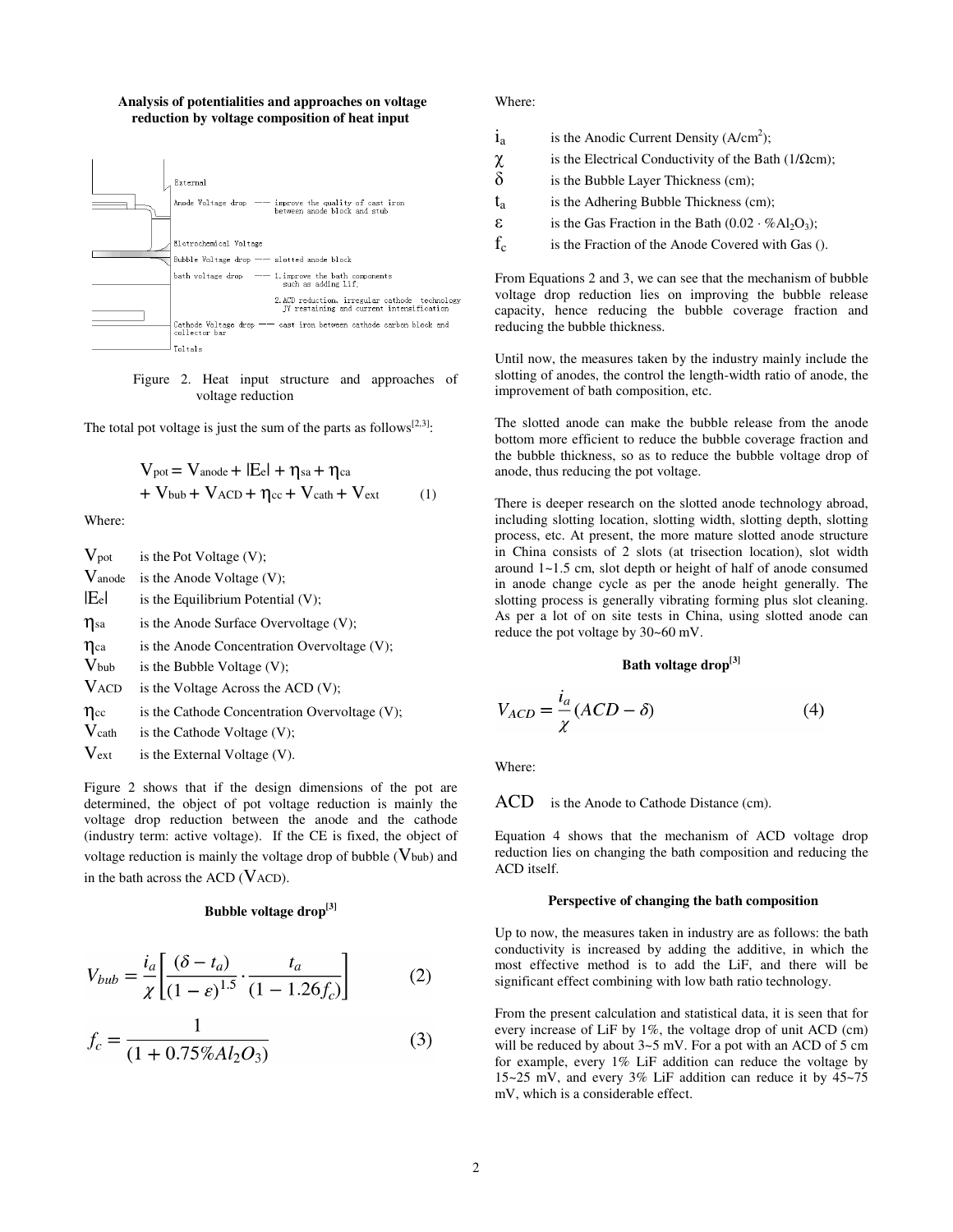### **Perspective of ACD reduction**

The ACD reduction is theoretically divided into: (1) effective ACD reduction; (2) non effective ACD reduction (see Figure 3).



Figure 3. 3-layers structure model of  $ACD^{[4]}$ 

As shown in Figure 3, the ACD consists of 3 parts including a- a bubble layer, b- an effective ACD layer and c- a non effective ACD layer. Zone a depends on the width of the anode, the specific gravity and viscosity of liquid bath, the surface tension of bath to carbon dioxide gas, the alumina concentration, etc.; zone b is a heating area for maintaining the high temperature production of the pot, as well as an isolation layer for making the wave crest of metal away from the lower edge of bubble to avoid the back reaction; zone c depends on the MHD cell stability.

For the conventional pot, if the ACD is 5 cm, as per the calculation and averaged measurement, generally zone a (bubble layer) is about 0.5cm, zone c (non effective ACD) is 1.5~4 cm (it has relationship with the pot stability), hence, zone b (effective ACD) is 0.5~3 cm. The irregular cathode technology and the horizontal current reduction technology are decreasing the height of zone c (non effective ACD) to reduce the pot voltage; and the current intensification technology is decreasing the height of zone b (effective ACD) to reduce the pot voltage, i.e. the lowest voltage of current intensification selected in order to satisfy the heat balance, thus obtaining the lowest height of zone b assuming no CE loss. Therefore, if the pot with bad stability has current intensification to reduce the voltage, it is highly possible that it will reduce the height of zone c and bring about more back reaction, thus the pot will experience CE loss and overheating.

We can divide the type of applications used to reduce the ACD in three categories: (1) irregular cathode technology; (2) horizontal current reduction technology; (3) current intensification.

### **Irregular cathode technology**

In 1994, Vittorio de Nora put forward the thinking of the irregular cathode structure. The irregular cathode structure is adopted to change the metal and bath flow state and reduce the melt flow velocity and the interface wave range of metal surface (reduce the non effective ACD), thus improving the pot stability in order to gain the option to reduce the ACD. Such technology is a kind of method to reduce the non effective ACD.

The main designs tried in the aluminium industry in China have been a stepped surface cathode, a sloped surface cathode and a flow resistance block.

Stepped surface cathode metal flow model



Figure 4. Stepped surface cathode design



 Figure 5. Model of metal flow velocity of stepped surface cathode

Sloped surface cathode metal flow model



Figure 6. Sloped surface cathode design



 Figure 7. Model of metal flow velocity of sloped surface cathode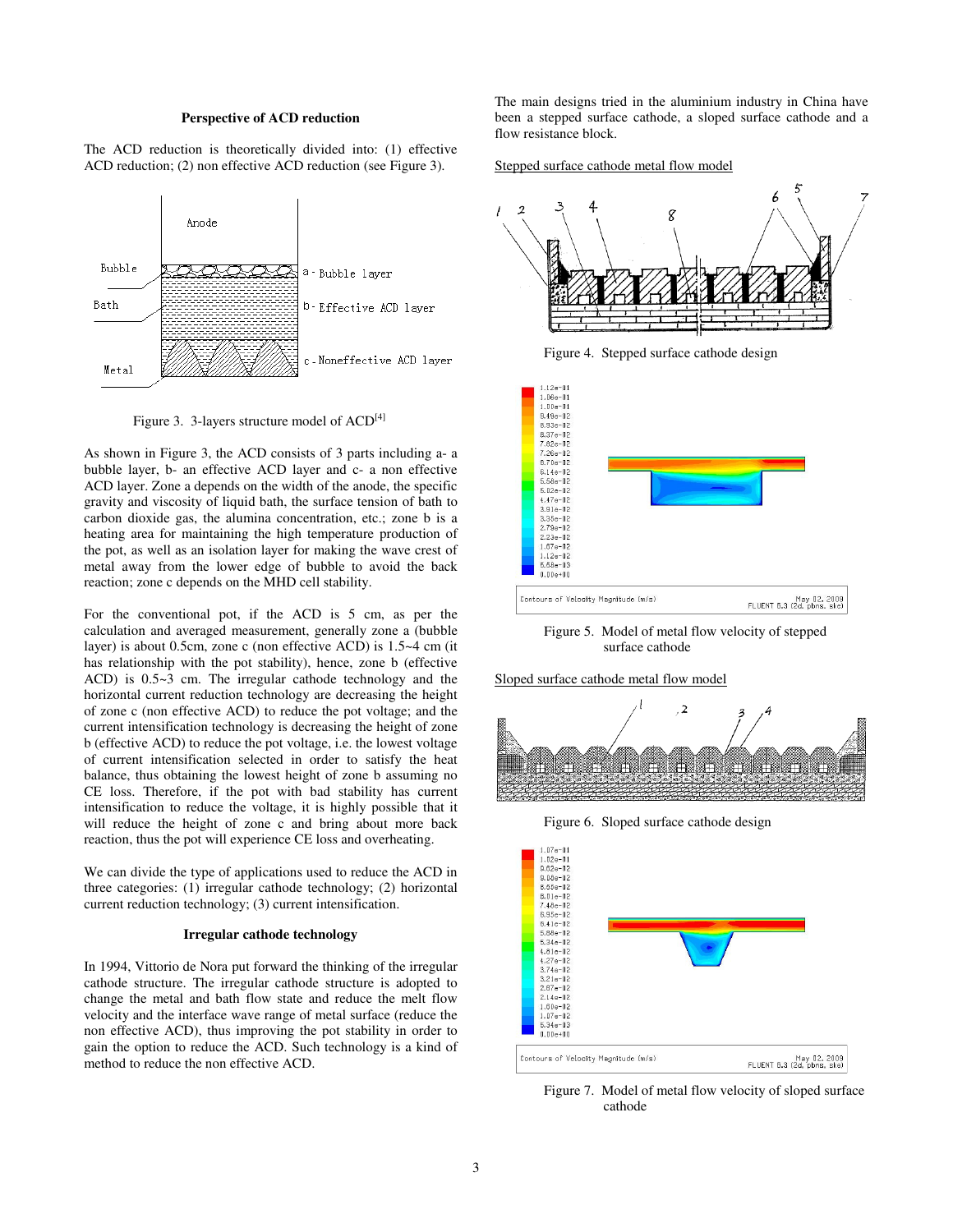Comparison of results obtained

Table 1 is the comparison of calculation and measurement between irregular cathode and standard cathode in a plant in China.

|                         | Max. flow velocity<br>$\text{(cm/s)}$ |                  | Max deformation of<br>metal surface (cm) |                  |
|-------------------------|---------------------------------------|------------------|------------------------------------------|------------------|
|                         | Calcula-<br>tion                      | Measure-<br>ment | Calcula-<br>tion                         | Measure-<br>ment |
| Standard<br>pot         | 15.73                                 | 14.99            | 1.82                                     | 1.97             |
| Irregular<br>cathode    | 7.47                                  | 8.24             | 0.65                                     | 0.51             |
| Variation<br>percentage | 52.50%                                | 45%              | 64.30%                                   | 74.10%           |

Table 1. Comparison of calculation and measurement between irregular cathode and standard cathode in a plant

Compared to the standard cathode, for the irregular cathode the flow velocity is reduced by about 50%, the maximum deformation of metal surface by 65~75% and noise by 10~15%. At present, the voltage of the most of irregular cathode pots in China is about 3.7~3.9 V, based on the calculation of 2~3% of CE loss. The power consumption can be reduced by 560 kWh/T Al compared to the standard cathode pots.

### **Horizontal current reduction technology**

It has been proved by the long-term practice that the fluctuation of metal liquid layer and bath liquid layer has close relationship with the horizontal current and the vertical magnetic field, which combined brings about the pot voltage fluctuation. So for a given vertical magnetic field, a reduction of the horizontal current in the metal can make possible a significant reduction of the height in the metal pad, reducing the cell heat loss and so provide an opportunity for pot voltage reduction, while maintaining the pot production and increasing the CE, all for the purpose of reducing the specific energy consumption.

The horizontal current has relationship with the following factors:

- 1) Geometric dimensions, such as width and length of cathode, width and height of collector bars;
- 2) Material of cathode, such as material of cathode carbon block, connection method between the cathode carbon block and the collector bar;
- 3) Geometric dimensions of the pot, such as dimension of thermally insulating pier, hence the position of the ledge toe;
- 4) The location of the collector bars exit out of the pot (side wall or otherwise).

The up to date prototype tests were designed to:

- 1) Increase the electrical insulation between cathode carbon block and collector bar;
- 2) Try a cathode design with bottom exit collector bar.

Special insulation $[5]$  between cathode carbon block and collector bar

This new kind of design is a cathode assembly which reduces the horizontal current by adding an electrically insulated region between the cathode carbon block and the collector bar, as shown in Figure 8.



Figure 8. Cathode assembly for restraining the horizontal current ( JY)

This design has been modeled using a 3D generic parametric whole pot model, based on ANSYS® 13.0, as shown in Figure 9.



Figure 9. Geometry of the ANSYS<sup>®</sup> based 3D generic parametric whole pot model

The comparisons of simulation results between the cathode assembly without restraining horizontal current and that with restraining horizontal current are shown in Figures 10 and 11 respectively.

From the above analysis and comparisons it shows that the cathode assembly with insulation has a good effect on the reduction of the horizontal current; from the curve distribution, it shows that the curve of no sloping pasting presents the raised parabola (Figure 10) with a maximum value of  $0.26$  A/cm<sup>2</sup>. However, the curve of the anode bottom middle of sloping pasting presents a leveled curve (Figure 11) at a value of 0-0.04 A/cm<sup>2</sup>.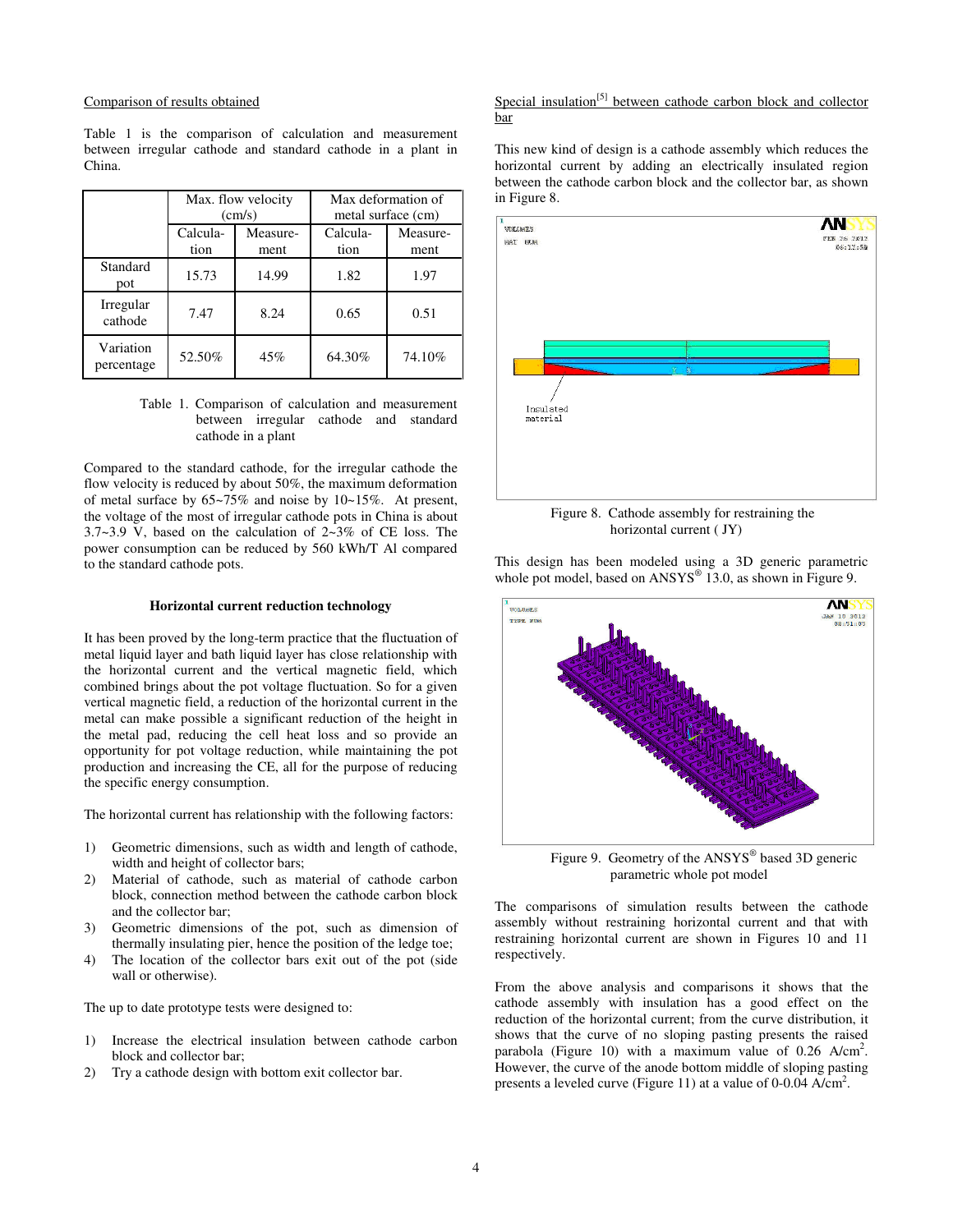

Figure 10. Cathode assembly without restraining horizontal current (JY)



Figure 11. Cathode assembly with restraining horizontal current (JY)

From the curve distribution and values it shows that the sloping pasting technology has obvious effect for restraining the JY. At the moment in China, the different insulated materials for this technology are adopted for test and engineering applications.

#### Cathode design with bottom exit collector bar

This kind of design is the cathode assembly which reduces the horizontal current by changing the collector bar design and cell exit location. Figures 12 and 13 show that the cathode voltage drop is 194 mV (anode current density is 0.73 A/cm<sup>2</sup>) which is a reduction of 70~100 mV compared to that of traditional cathode based on the same anode current density. From the horizontal current reduction analysis, it shows that the vertical current density in the cathode carbon block increases by about 0.2 A/cm<sup>2</sup> due to bottom exit. This technology is currently only in test phase, and the potential of voltage reduction needs to be proven.



Figure 12. Voltage results for the cathode with bottom exit collector bar



Figure 13. Current density results for the cathode with bottom exit collector bar

# **Current intensification**

This technology reduces the voltage and maintains the relative constant heat input by the current intensification, thus obtaining a way to maintain the stable thermal balance. Such way is a method to reduce the effective ACD, the premise of which is that the pot has good MHD stability.

The development trend of current intensification for advanced cell technology outside of China at present is as follows:

- 1) Rio Tinto Alcan (Pechiney): pot capacity: 300 kA  $\rightarrow$  400 kA, anode current density:  $>0.98$  A/cm<sup>2</sup>, pot voltage: <4.02 V, CE: 95%-96%, DC consumption: 12800 kWh/T Al;
- 2) Hydro Aluminium: pot capacity: 300 kA  $\rightarrow$  420 kA, anode current density:  $> 0.99$  A/cm<sup>2</sup>, pot voltage: 4.08 V, CE: 94%-95%, DC consumption: 12800kWh/T Al;